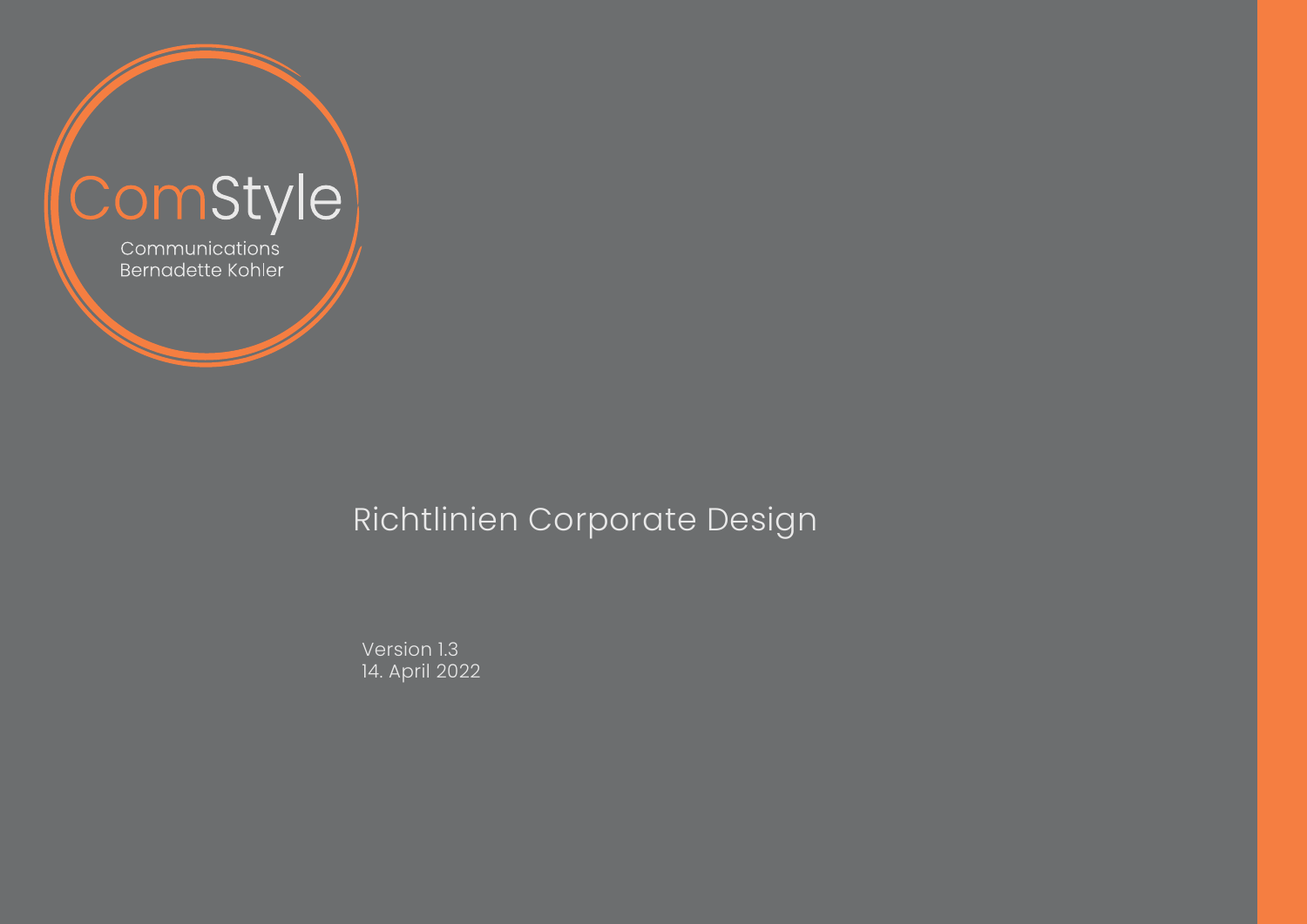

Logo Haupt Logo





35 mm

Minimum Grösse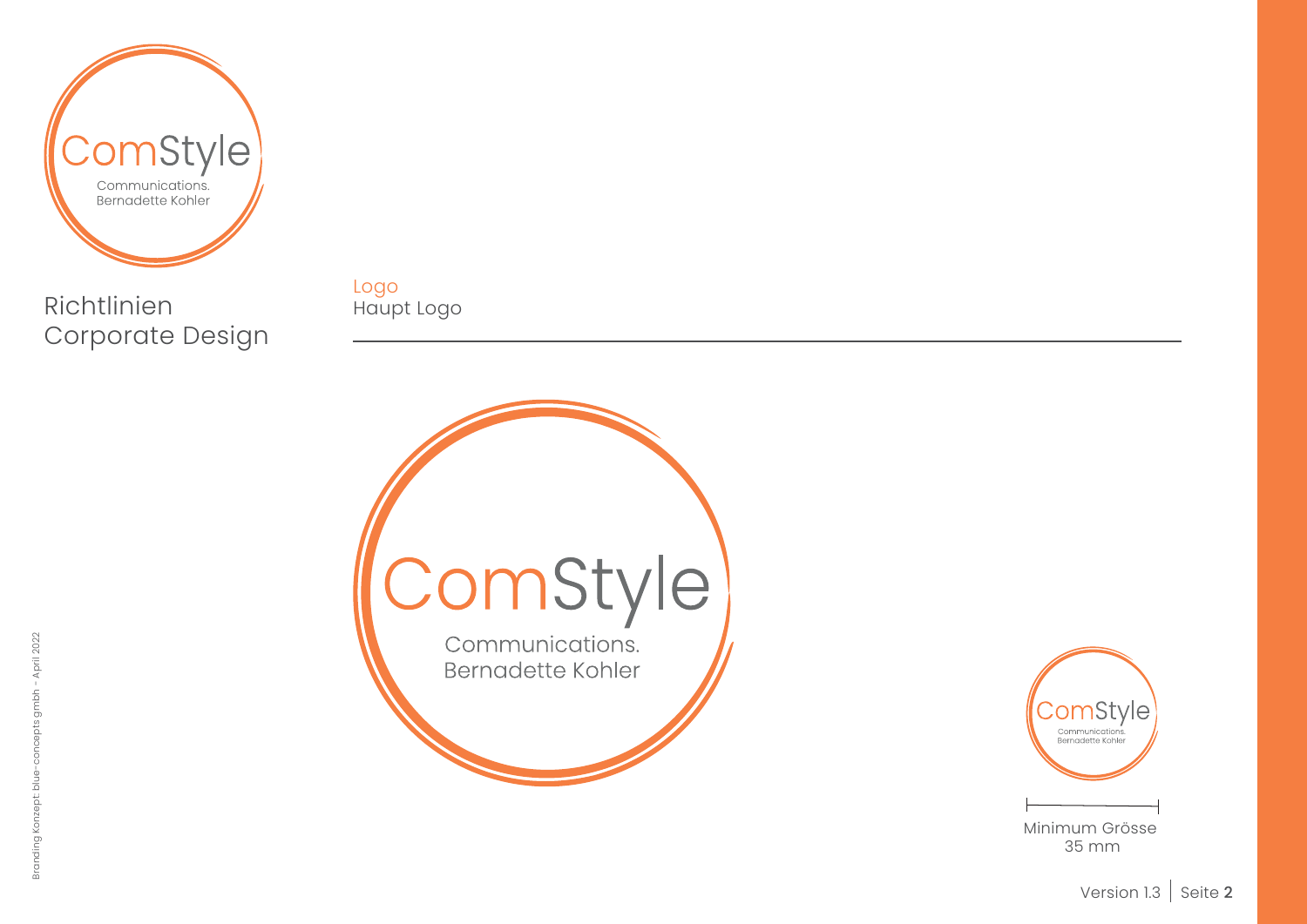

Logo Version Lang

ComStyle |

Communications. **Bernadette Kohler** 

ComStyle |

Communications.<br>Bernadette Kohler

Minimum Grösse: 60 mm Breit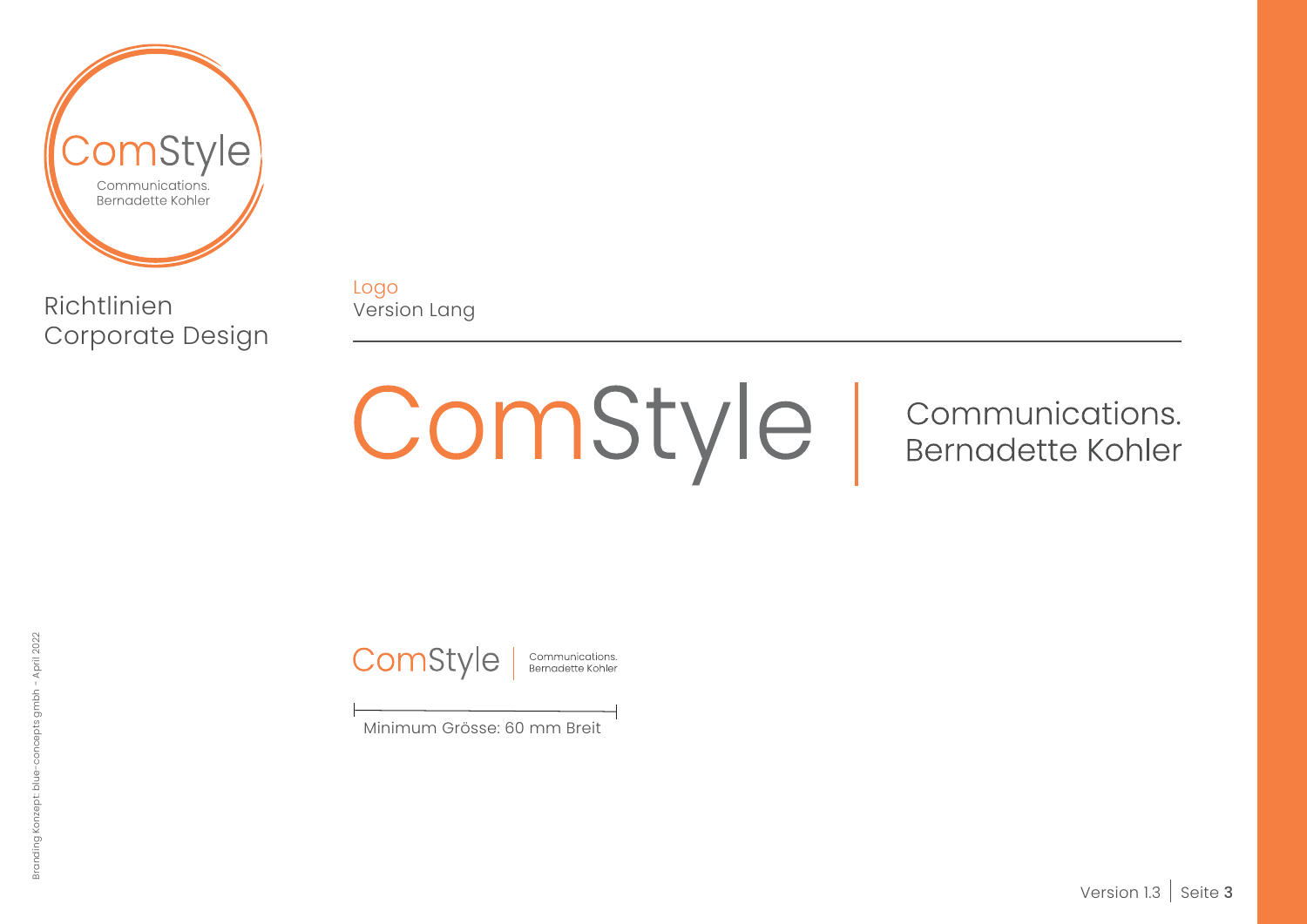

Logo Version Kurz

# ComStyle<br>Communications.

ComStyle Communications.

Minimum Grösse: 35 mm Breit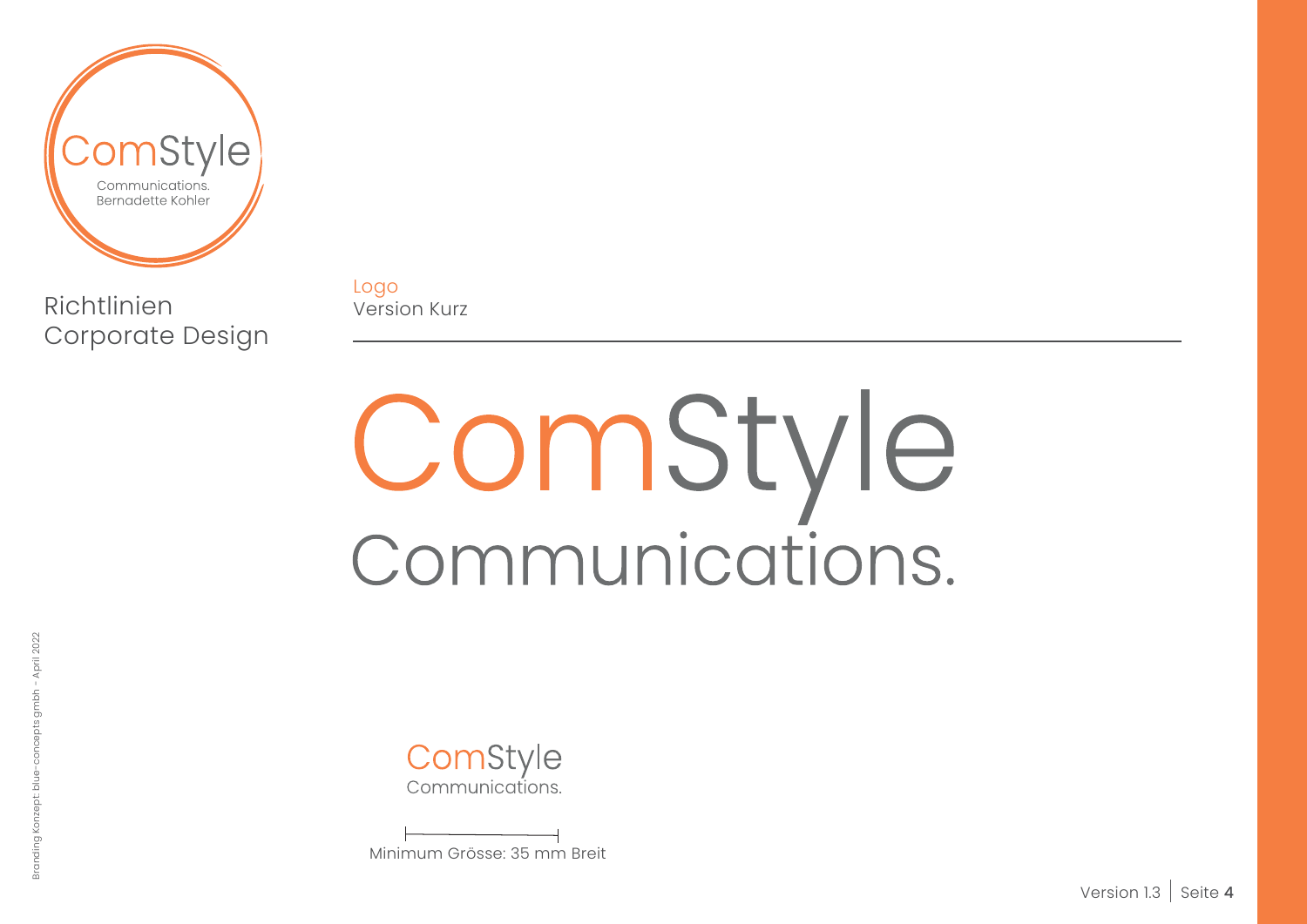

Logo farbig Datei



ComStyle Communications.<br>Bernadette Kohler ComStyle\_Logo\_rund\_CMYK.eps ComStyle\_Logo\_rund\_CMYK.pdf ComStyle\_Logo\_rund\_RGB.jpg ComStyle\_Logo\_rund\_RGB.png

ComStyle\_Logo\_lang\_CMYK.eps ComStyle\_Logo\_lang\_CMYK.pdf ComStyle\_Logo\_lang\_RGB.jpg ComStyle\_Logo\_lang\_RGB.png

ComStyle Communications.

ComStyle\_Logo\_kurz\_CMYK.eps ComStyle\_Logo\_kurz\_CMYK.pdf ComStyle\_Logo\_kurz\_RGB.jpg ComStyle\_Logo\_kurz\_RGB.png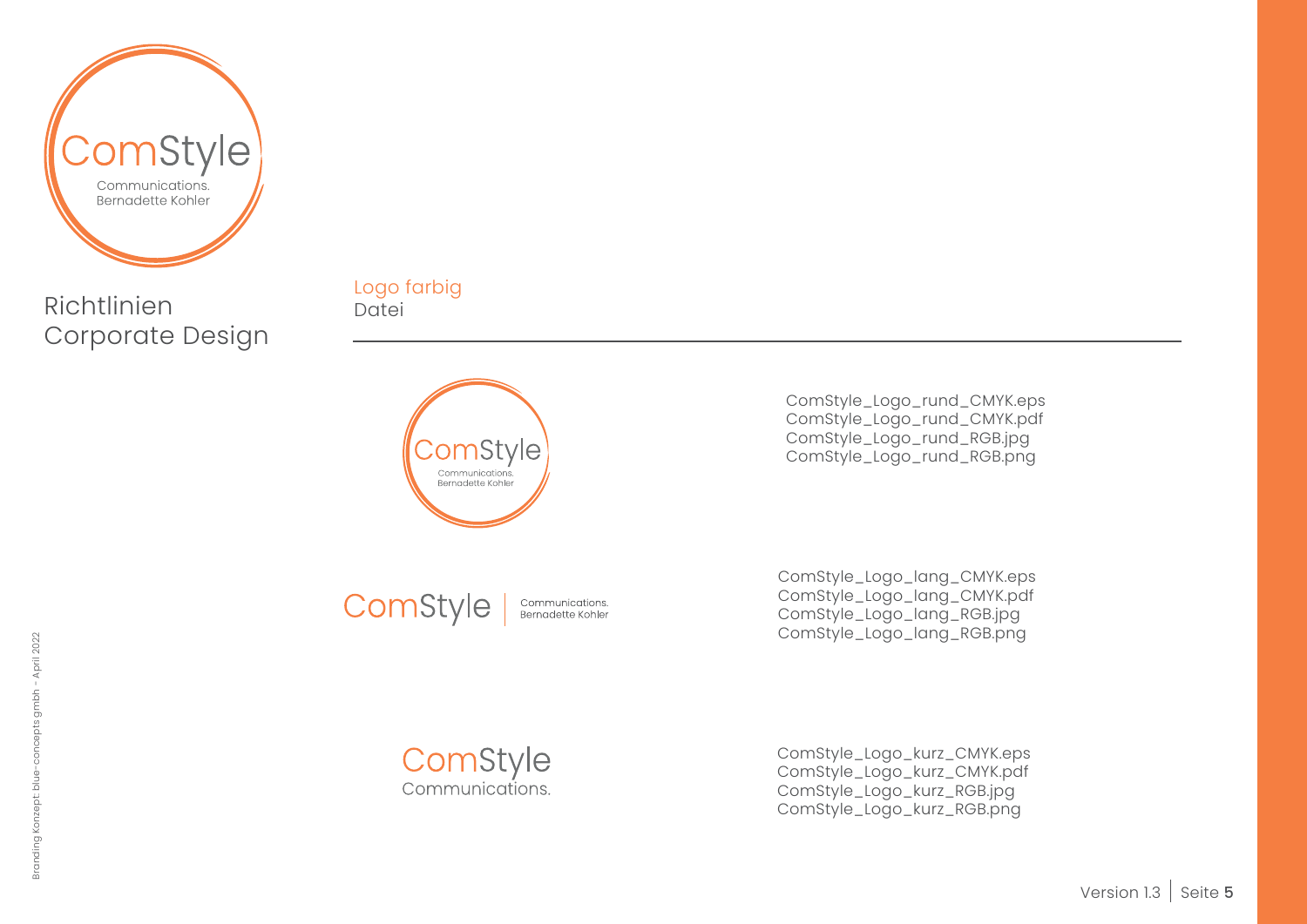

Logo negativ auf grau Datei



ComStyle\_Logo\_neg\_rund\_CMYK.eps ComStyle\_Logo\_neg\_rund\_CMYK.pdf ComStyle\_Logo\_neg\_rund\_RGB.png

ComStyle\_Logo\_neg\_lang\_CMYK.eps ComStyle\_Logo\_neg\_lang\_CMYK.pdf ComStyle\_Logo\_Neg\_lang\_RGB.png

ComStyle\_Logo\_neg\_kurz\_CMYK.eps ComStyle\_Logo\_neg\_kurz\_CMYK.pdf ComStyle\_Logo\_Neg\_kurz\_RGB.png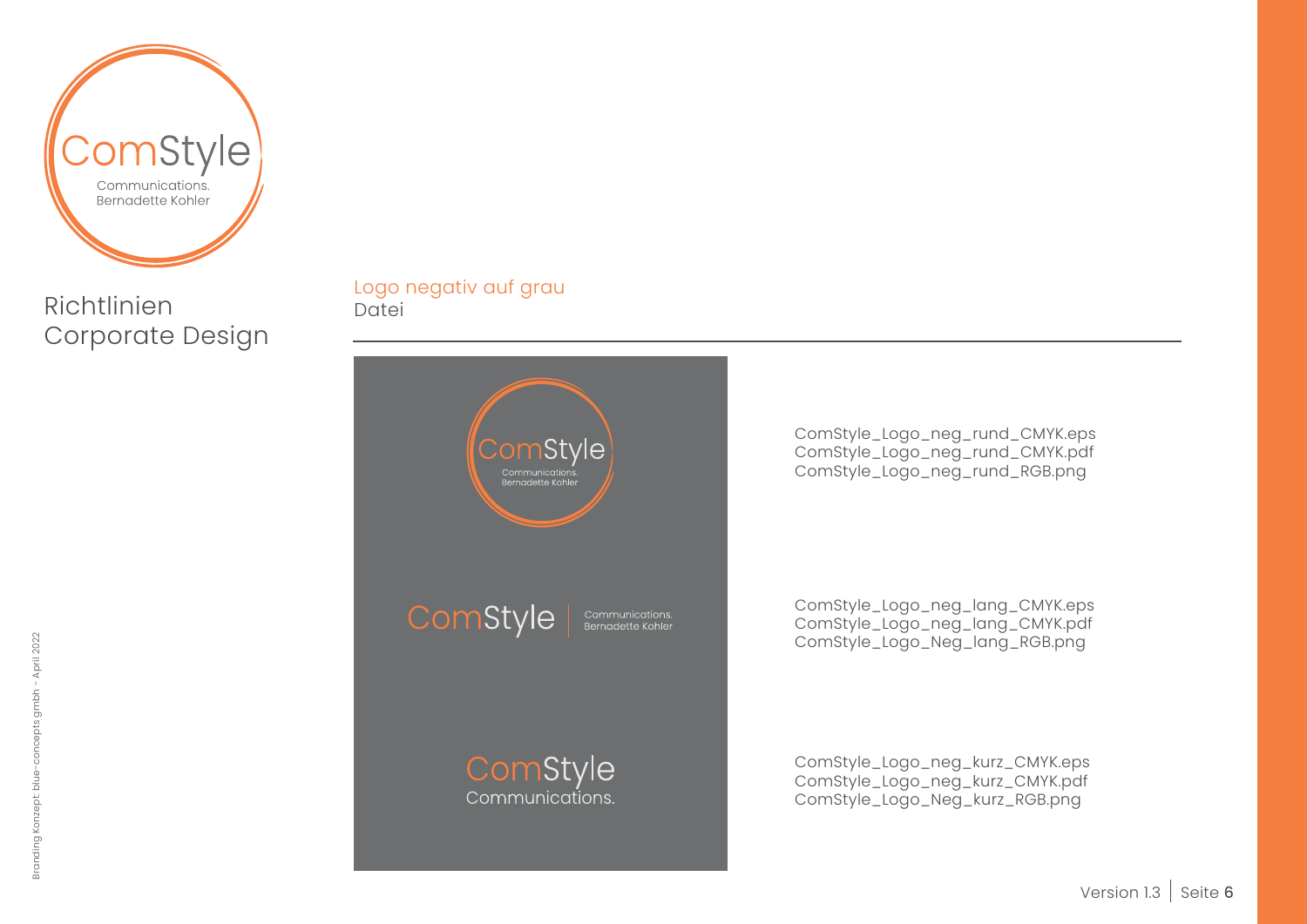

Logo negative weiss Datei



ComStyle\_Logo\_weiss\_rund\_CMYK.eps ComStyle\_Logo\_weiss\_rund\_CMYK.pdf ComStyle\_Logo\_weiss\_rund\_RGB.png

ComStyle\_Logo\_weiss\_lang\_CMYK.eps ComStyle\_Logo\_weiss\_lang\_CMYK.pdf ComStyle\_Logo\_weiss\_lang\_RGB.png

ComStyle\_Logo\_weiss\_kurz\_CMYK.eps ComStyle\_Logo\_weiss\_kurz\_CMYK.pdf ComStyle\_Logo\_weiss\_kurz\_RGB.png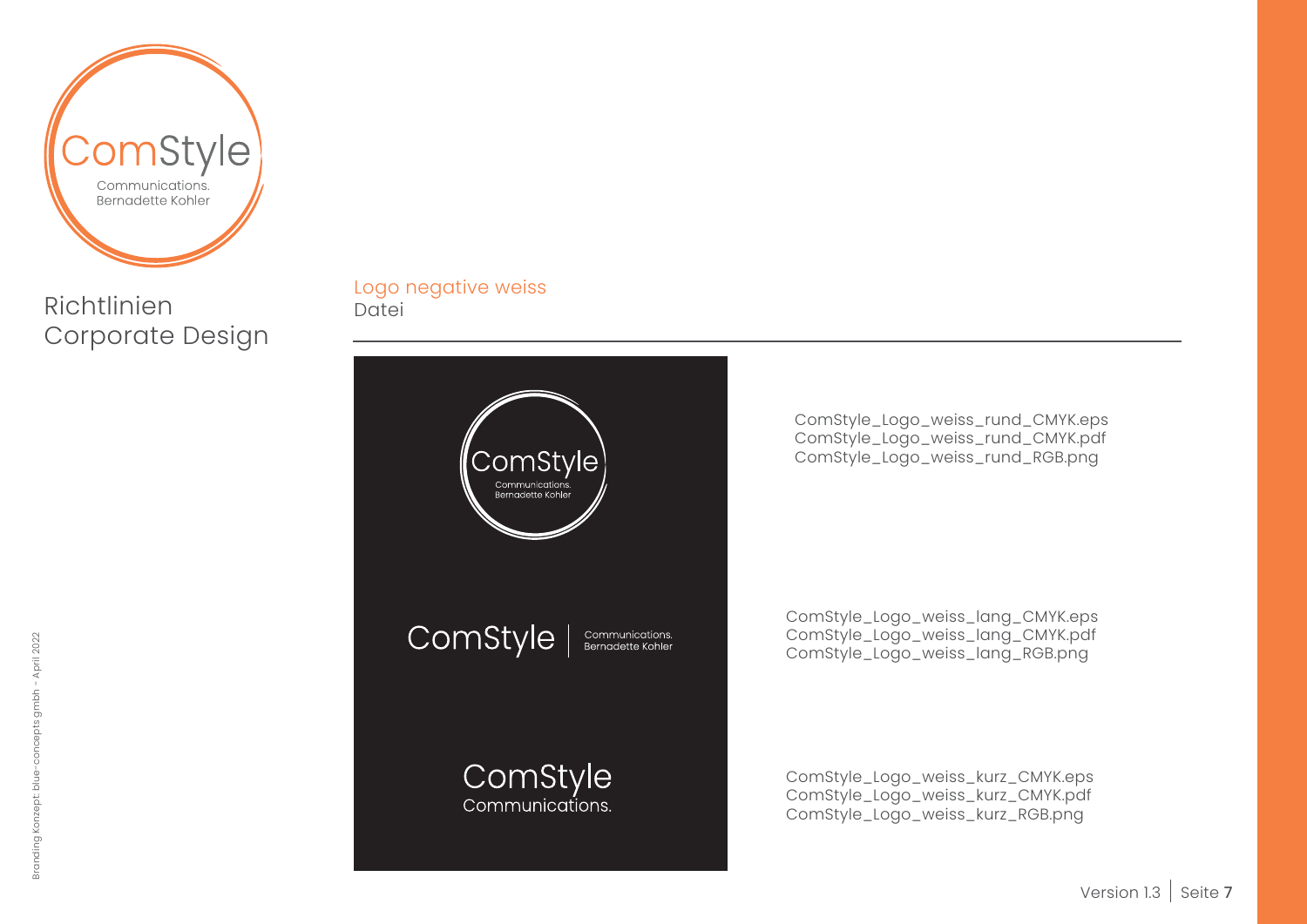

#### Farben CMYK / RGB / #

#### Primärfarben

|      | CMYK: 0/53/74/0 | 100% |      | CMYK: 64/56/55/32 | $100\%$ |      | CMYK: 8/6/7/0 | 100% |
|------|-----------------|------|------|-------------------|---------|------|---------------|------|
|      |                 | 75%  |      |                   | 75%     |      |               | 75%  |
| RGB: | 247/144/82      | 50%  | RGB: | 84/84/84          | 50%     | RGB: | 230/230/230   | 50%  |
| HFX: | #F79052         | 25%  | HFX: | #545454           | 25%     | HEX: | #F6F6F6       | 25%  |
|      |                 | 10%  |      |                   | 10%     |      |               | 10%  |

#### Sekundärfarben

| RGB:<br>HEX: | CMYK: 71/4/70/0<br>71/179/121<br>#47B379  | 100%<br>75%<br>50%<br>25%<br>10% | RGB:<br>HEX: | CMYK: 88/63/0/0<br>41/101/176<br>2965B0 | 100%<br>75%<br>50%<br>25%<br>10% | RGB:<br>HEX: | CMYK: 56/47/47/13<br>115/115/115<br>#737373   | 100%<br>75%<br>50%<br>25%<br>10% |
|--------------|-------------------------------------------|----------------------------------|--------------|-----------------------------------------|----------------------------------|--------------|-----------------------------------------------|----------------------------------|
| RGB:<br>HEX: | CMYK: 50/0/55/0<br>133/201/147<br>#85C993 | 100%<br>75%<br>50%<br>25%        | RGB:<br>HEX: | CMYK: 65/37/0/0<br>92/142/202<br>5C8ECA | 100%<br>75%<br>50%<br>25%        | RGB:<br>HFX: | CMYK: 37/30/30/0<br>166/166/166<br>$\#A6A6A6$ | 100%<br>75%<br>50%<br>25%        |
|              |                                           | 10%                              |              |                                         | 10%                              |              |                                               | 10%                              |

## Branding Konzept: blue-concepts gmbh - April 2022 Branding Konzept: blue-concepts gmbh - April 2022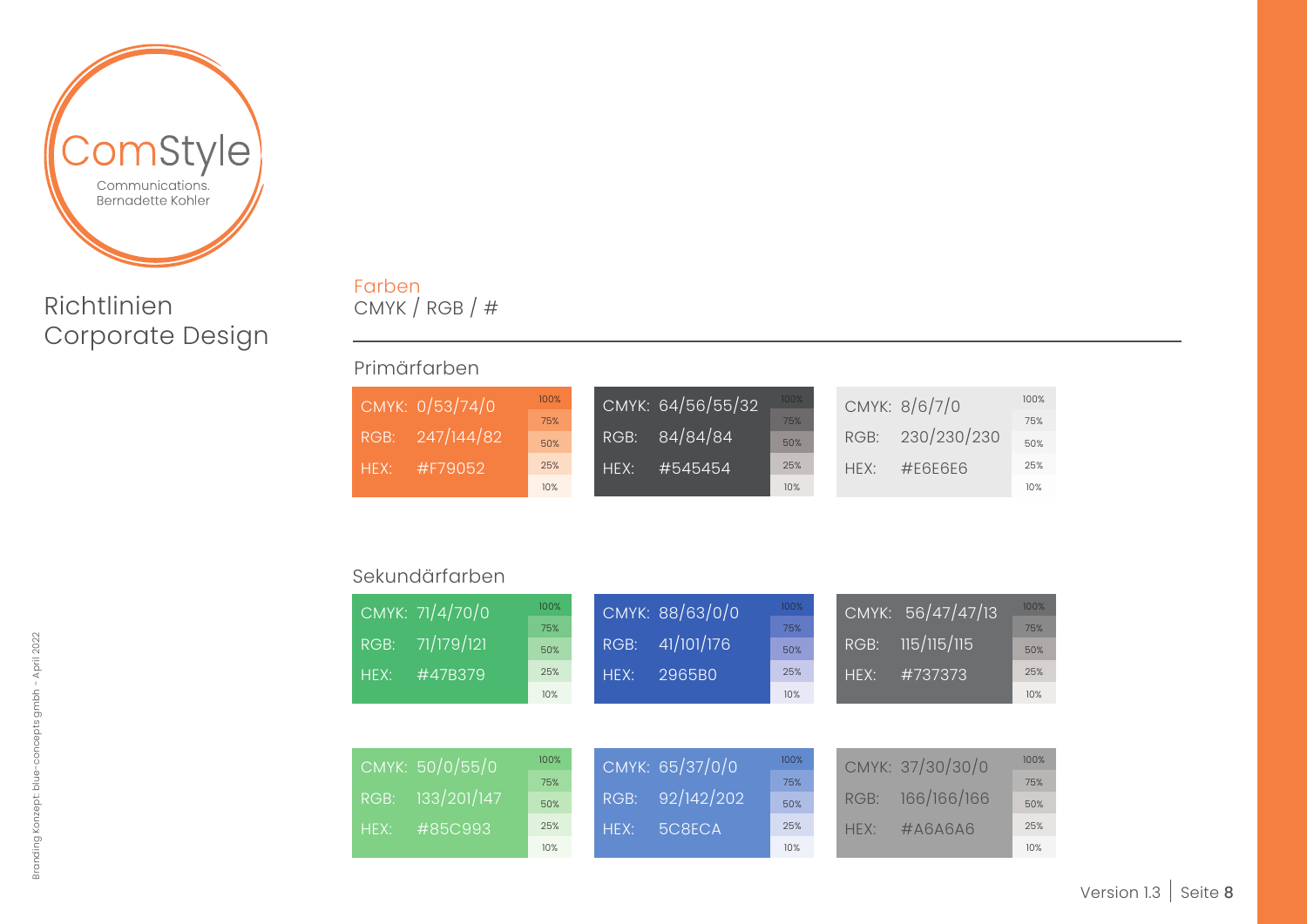

**Schriften** Poppins

Poppins - Light

AÀÄBCDEÈÉFGHIJKLMNOPQRSTUÜVWXYZ aàäbcdeèéfghijklmnoöpqrstuüvwxyz 1234567890+"\*ç%&/()=?;:,.

Poppins - Medium

AÀÄBCDEÈÉFGHIJKLMNOPQRSTUÜVWXYZ aàäbcdeèéfghijklmnoöpqrstuüvwxyz 1234567890+"\*ç%&/()=?;:,.